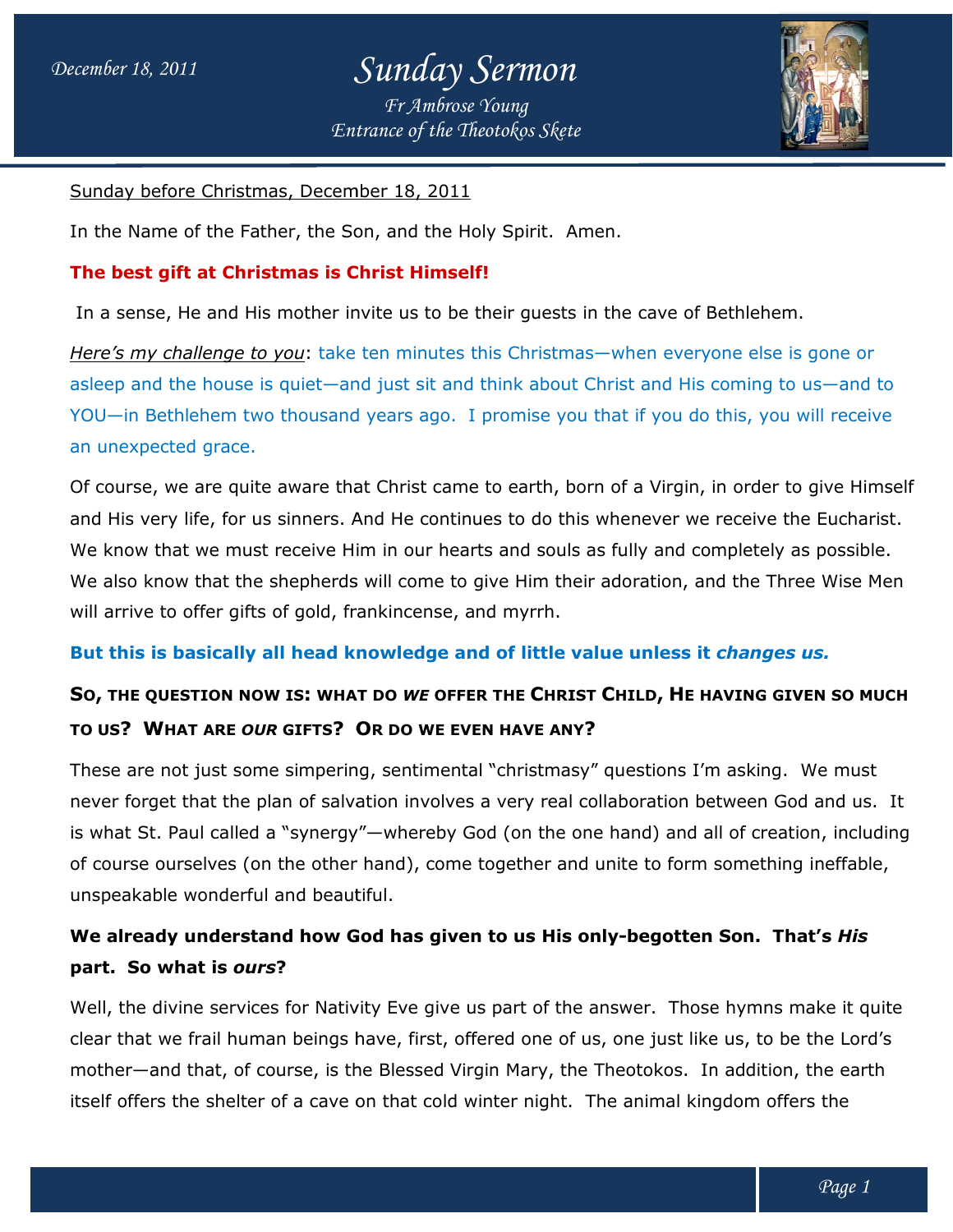# *December 18, 2011 Sunday Sermon Fr Ambrose Young*

*Entrance of the Theotokos Skete*



company and warmth of the stable. The heavens themselves offer the angelic hosts, who came to sing and announce the good tidings to the shepherds keeping watch over their flocks on that The heavens themselves offer the angelic hosts, who came<br>is to the shepherds keeping watch over their flocks on that<br>And in the skies a celestial body—a special creation—the



e good tidings to the shepherds keeping watch over their flocks  $\mathfrak c$ <br>holy night. And in the skies a celestial body—a special creation Star of Bethlehem offers itself to the Incarnation of the Son of God.

The adoration of the three wise men from the East is, however, of very special importance, according to the teachings of the Holy Father so the special importance, according to the teachings of the Holy Father so the<br>Church. And so, on this last Sunday before the this year's Feast of the Nativity, I want to dwell on these three men and their curious gifts, nee wise men from the East is, however, of v<br>cording to the teachings of the Holy Father so<br>is last Sunday before the this year's Feast of the<br>ll on these three men and their curious gifts,<br>should be preparing to offer the

which tell us a great deal about what you and I should be preparing to offer the newborn Lord in one week. Nativity, I want to dwell on these three men and their curious gif<br>us a great deal about what you and I should be preparing to offer the newborn I<br>coming of these mysterious figures to Bethlehem to worship this King of Kin

First, the coming of these mysterious figures to Bethlehem to worship this King of Kings, reminds us that Jesus is *our* King of Kings, too. And how to we show respect, love, and adoration to this King of Kings? By obedience, of course, to His commandments, and by reverence and respect shown to the Church which He established here on earth.

respect shown to the Church which He established here on earth.<br>The divine services for Christmas Eve explain that the gift of gold this Wise Men offer is the outward sign of their devotion to Him as King of all creation, as well as Ruler of the Kingdom which is to come. The gift of frankincense shows us that as God, Jesus is to be worshipped, for incense is always used (at least in the ancient world) for worship. Myrrh of course was used to prepare a body for burial, so this is a foretelling of the fact that this Jesus of Nazareth, still an prepare a body for burial, so this is a foretelling of the fact that this Jesus of Nazareth, still<br>infant in swaddling clothes, will one day be a sacrifice unto death for the salvation of us sin *Entrance of the Theotokos Skete*<br> **Entrance of the Theotokos Skete**<br> **Entrance of the shepherds keepin**<br>
right. And in the skies a celestial<br>
of Bethlehem offers itself to the 1<br>
adoration of the three wise men fial impor outward sign of their devotion to Him as King of all creation, as well as Ruler of the Kingdom<br>which is to come. The gift of frankincense shows us that as God, Jesus is to be worshipped, for<br>incense is always used (at lea his Wise Men offer is the<br>Il as Ruler of the Kingdom<br>esus is to be worshipped, for<br>Myrrh of course was used to<br>s Jesus of Nazareth, still an<br>or the salvation of us sinners.

*So, you and I must offer the Lord the gold of our hearts and efforts through obedience to His*  <u>So, you and I must offer the Lord the gold of our hearts and efforts through obedience to .</u><br><u>commandments. And we must offer Him the frankincense of our minds and our bodies in</u> *worship.* 

<u>And, finally, we give Christ the myrrh of our repentance, our sorrow for our sins—which crucified</u> Him most terribly—and our sincere commitment to turn away from those sins.

These, then, brothers and sisters, are the gifts we must bring this year and every year, in <u>Him most terribly—and our sincere commitment to turn away from those sins.</u><br>These, then, brothers and sisters, are the gifts we must bring this year and every year, in<br>imitation of the Magi, to Christ the Lord, on the occ

And please remember what I said at the outset of this homily: